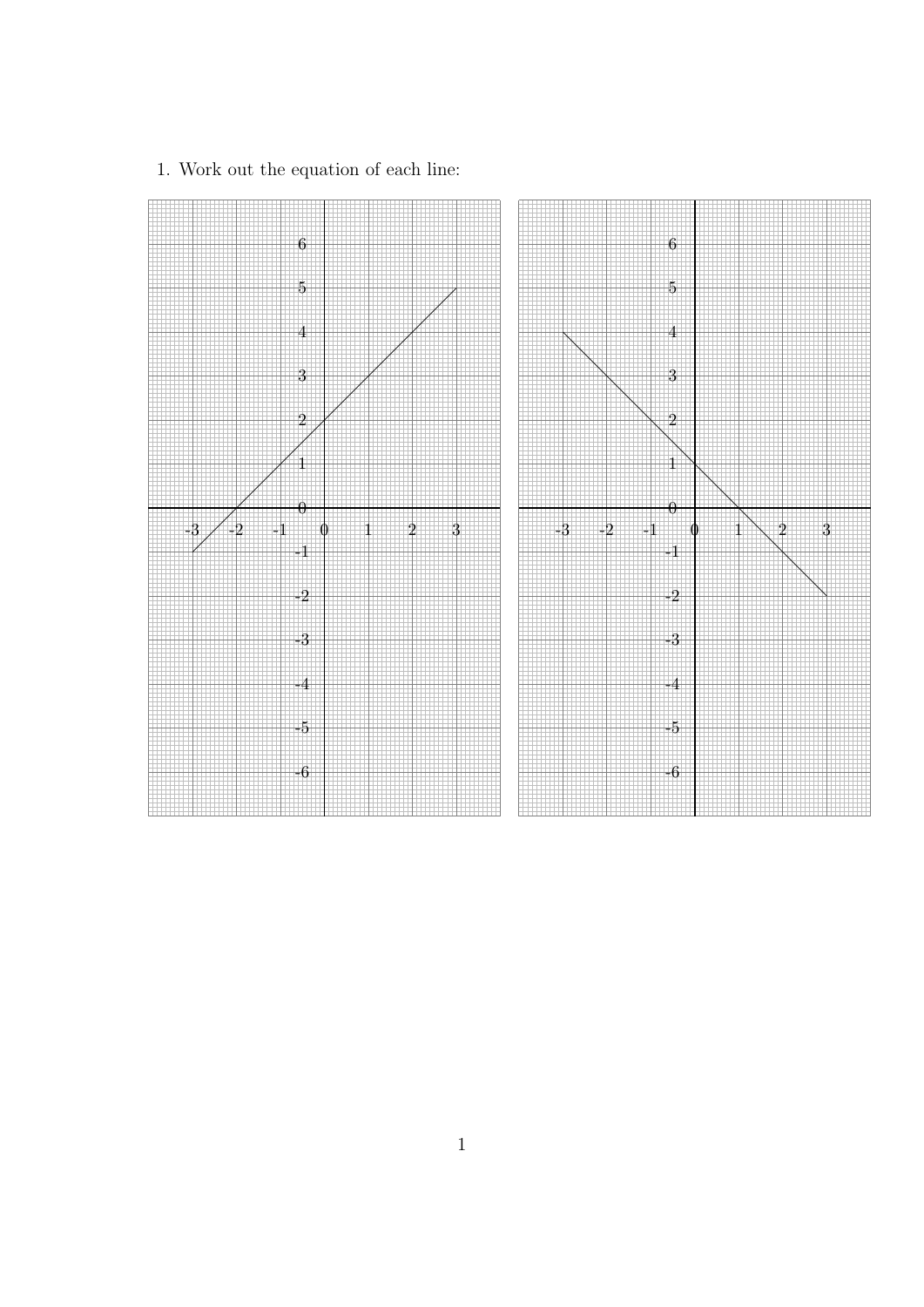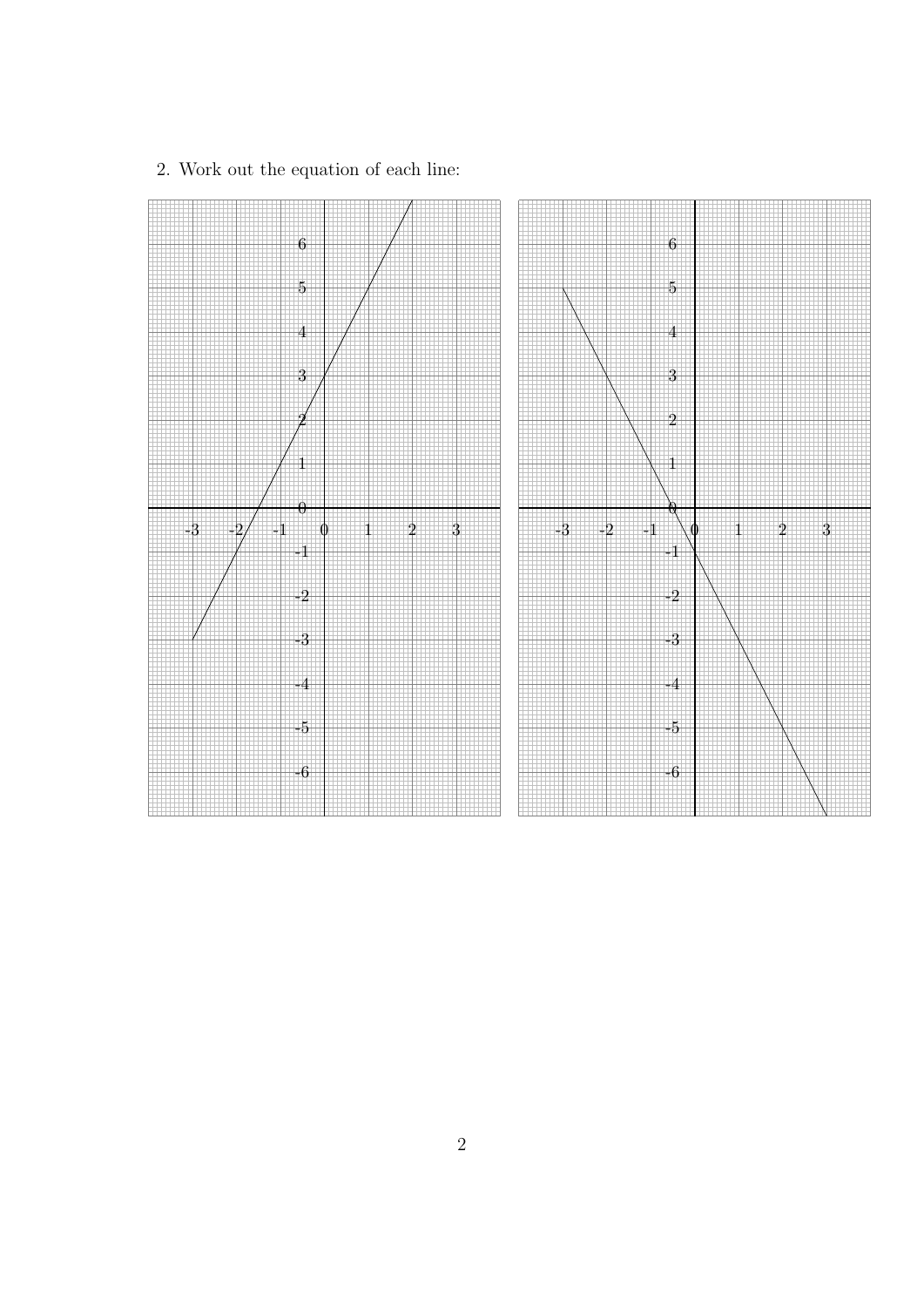

3. Work out the equation of each line: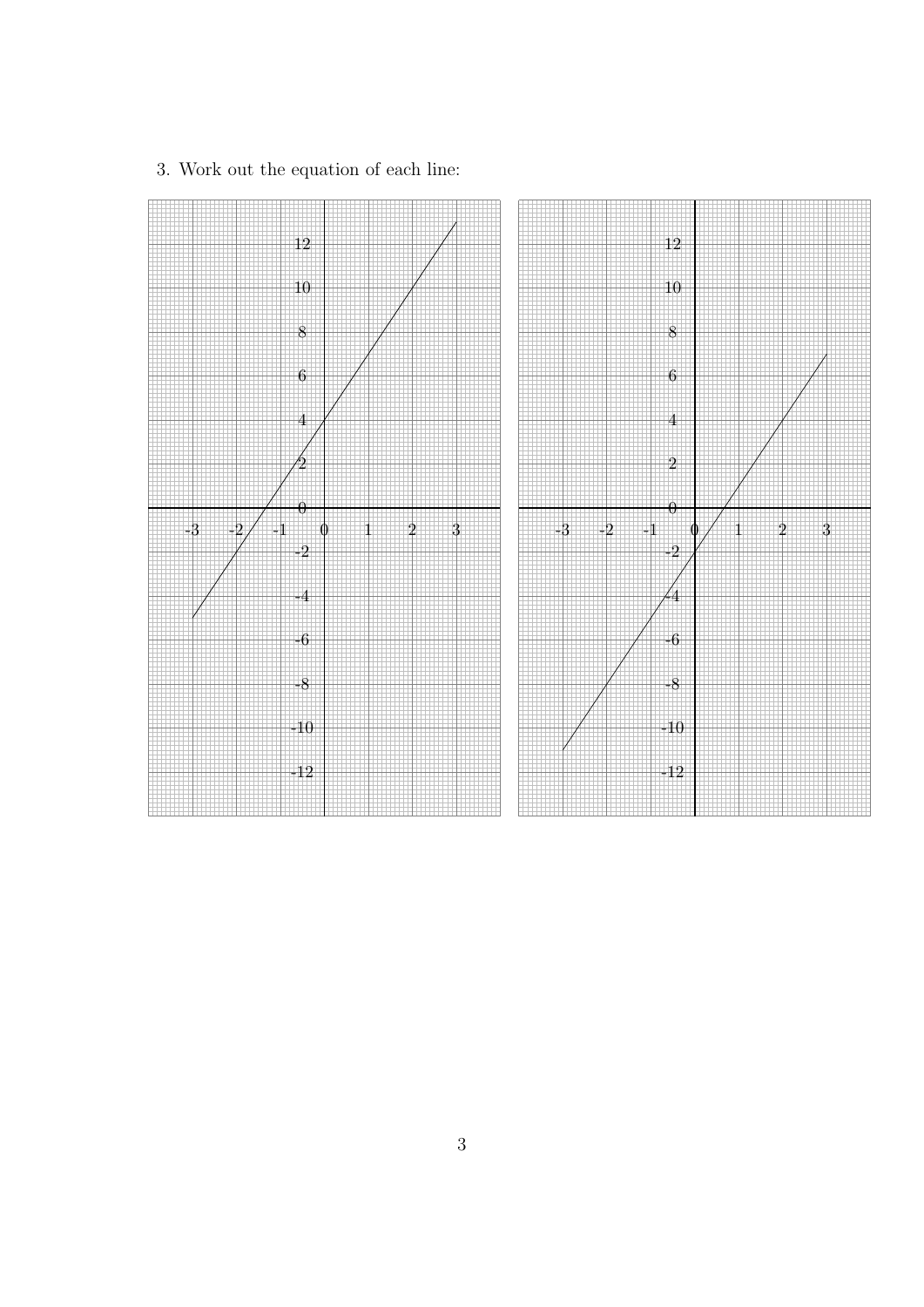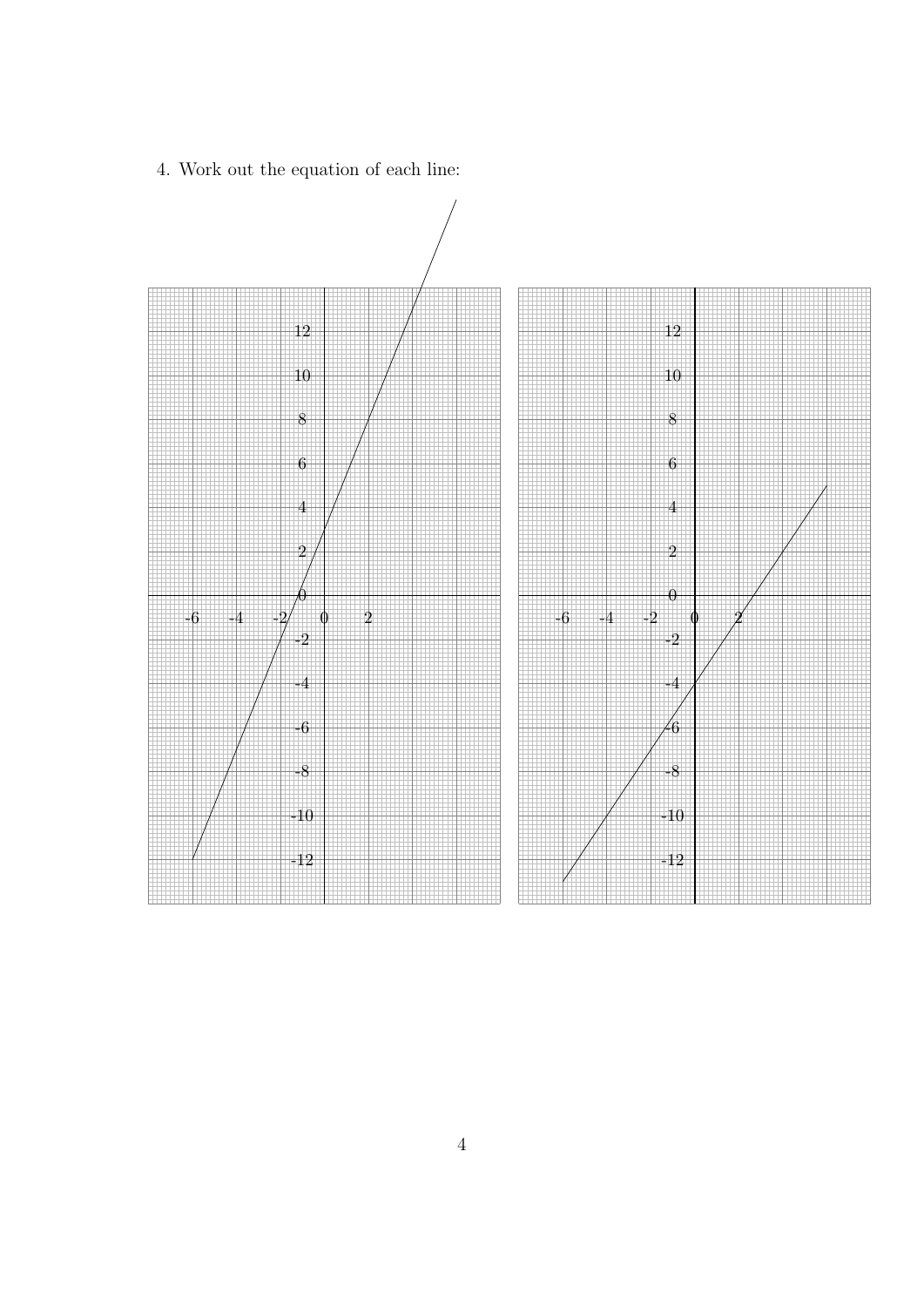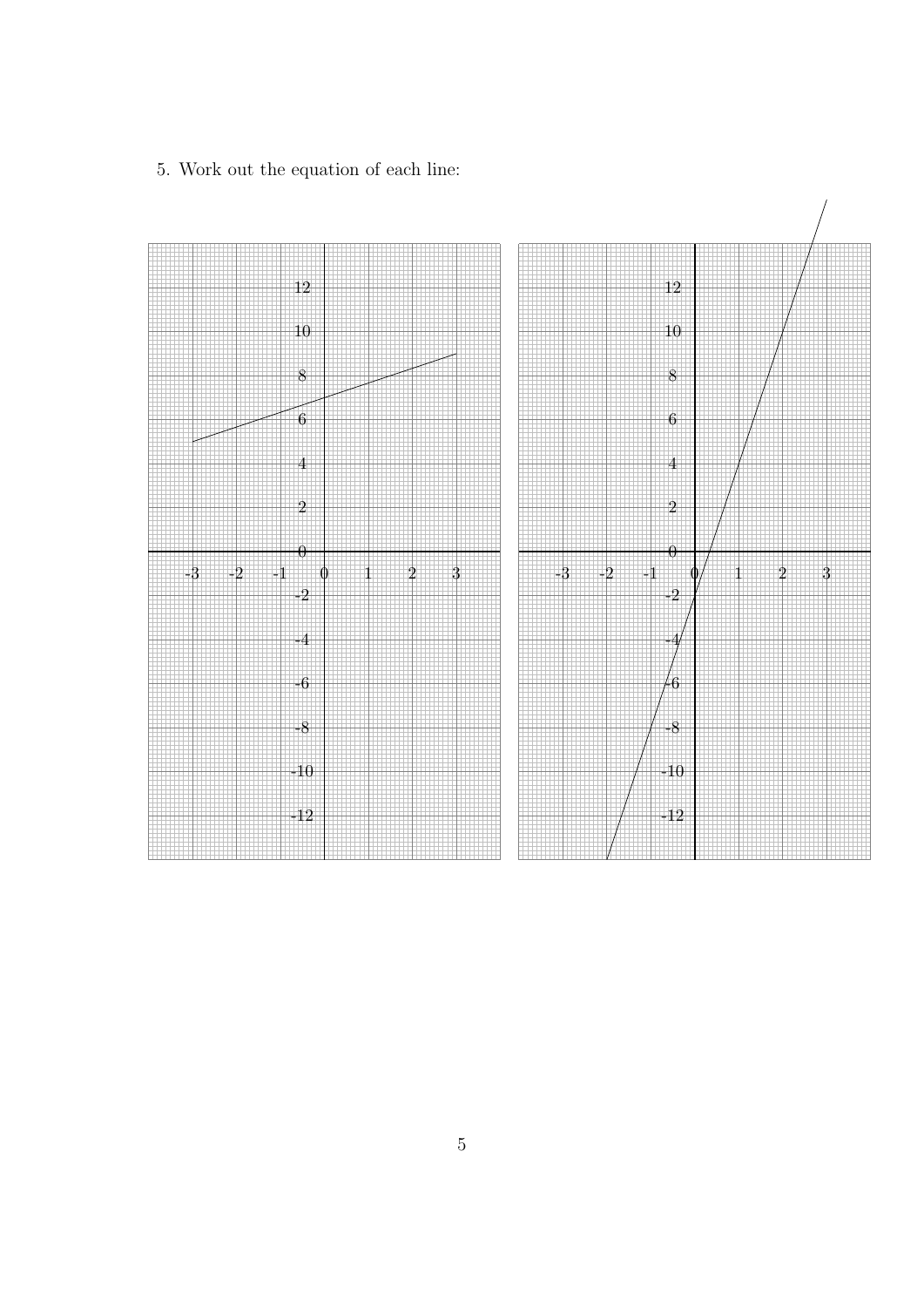

6. Work out the equation of each line: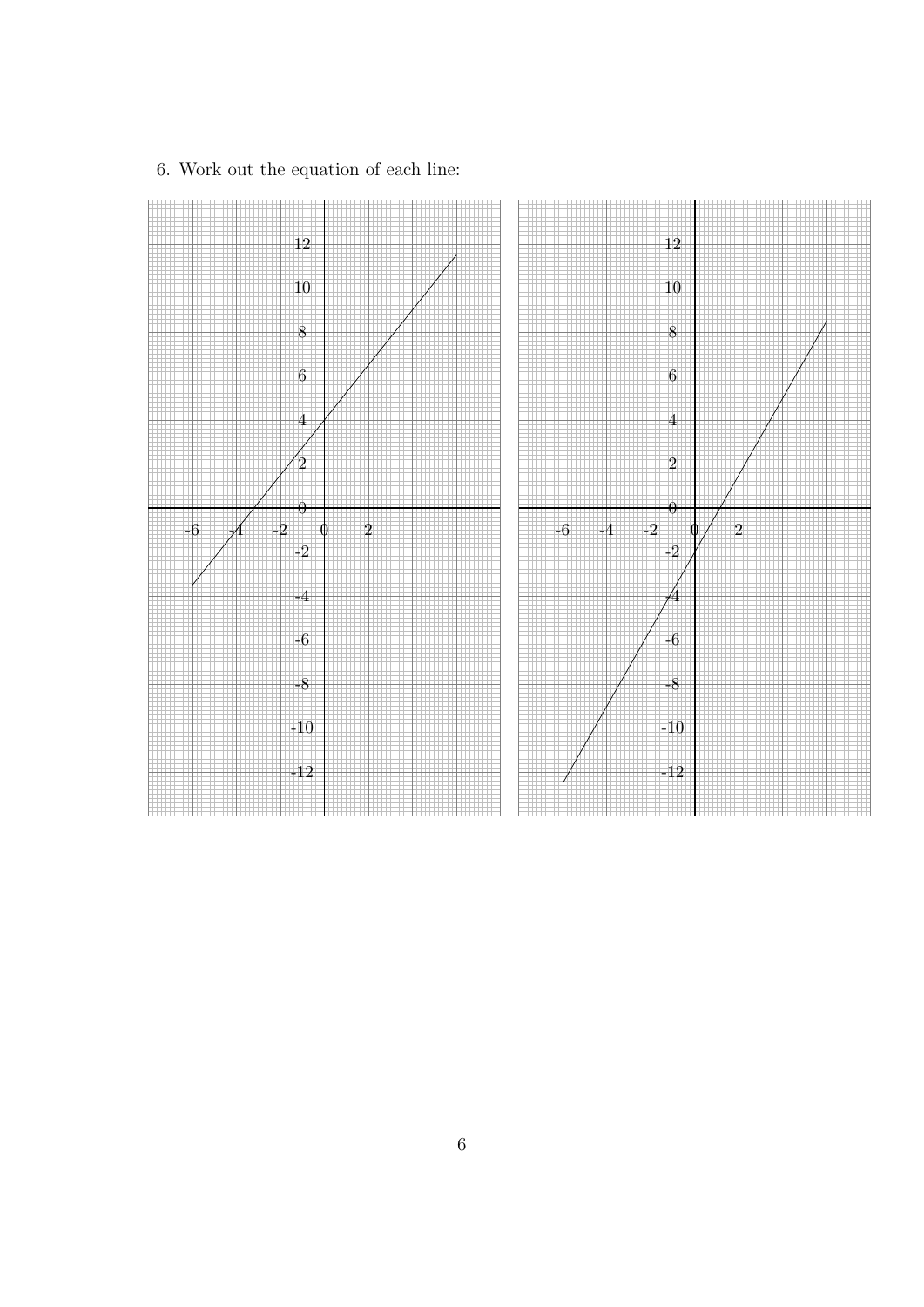

7. Work out the equation of each line: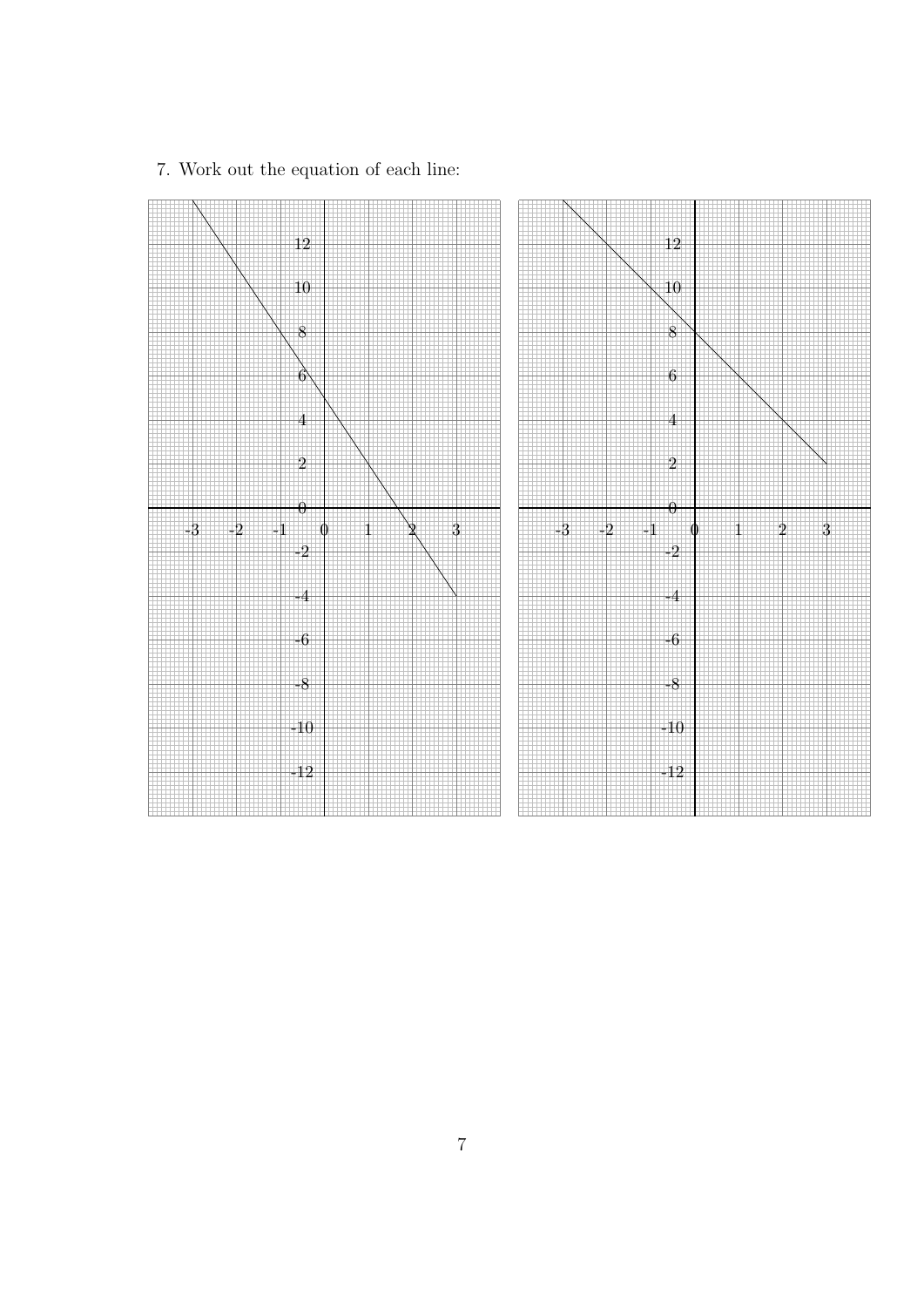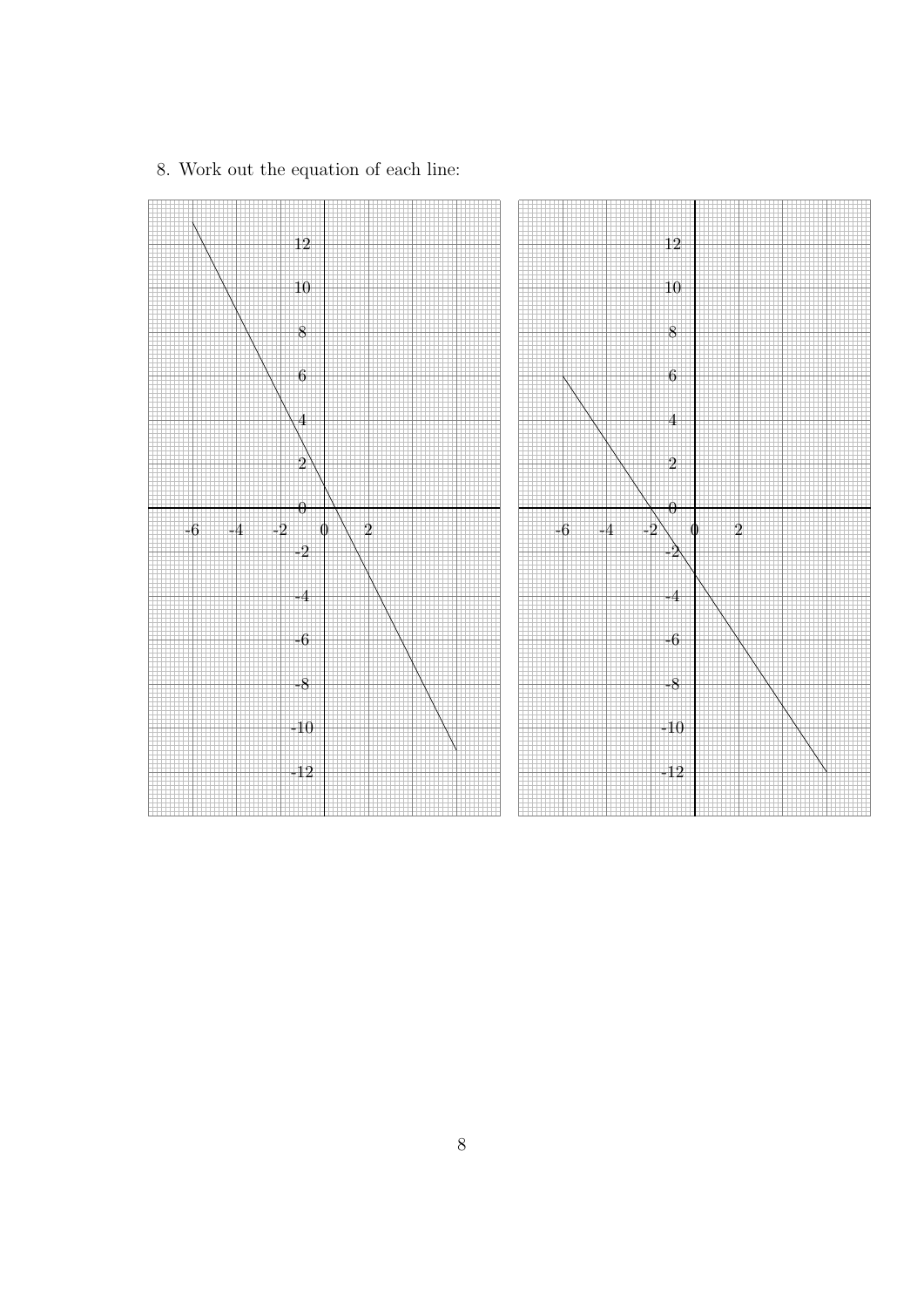